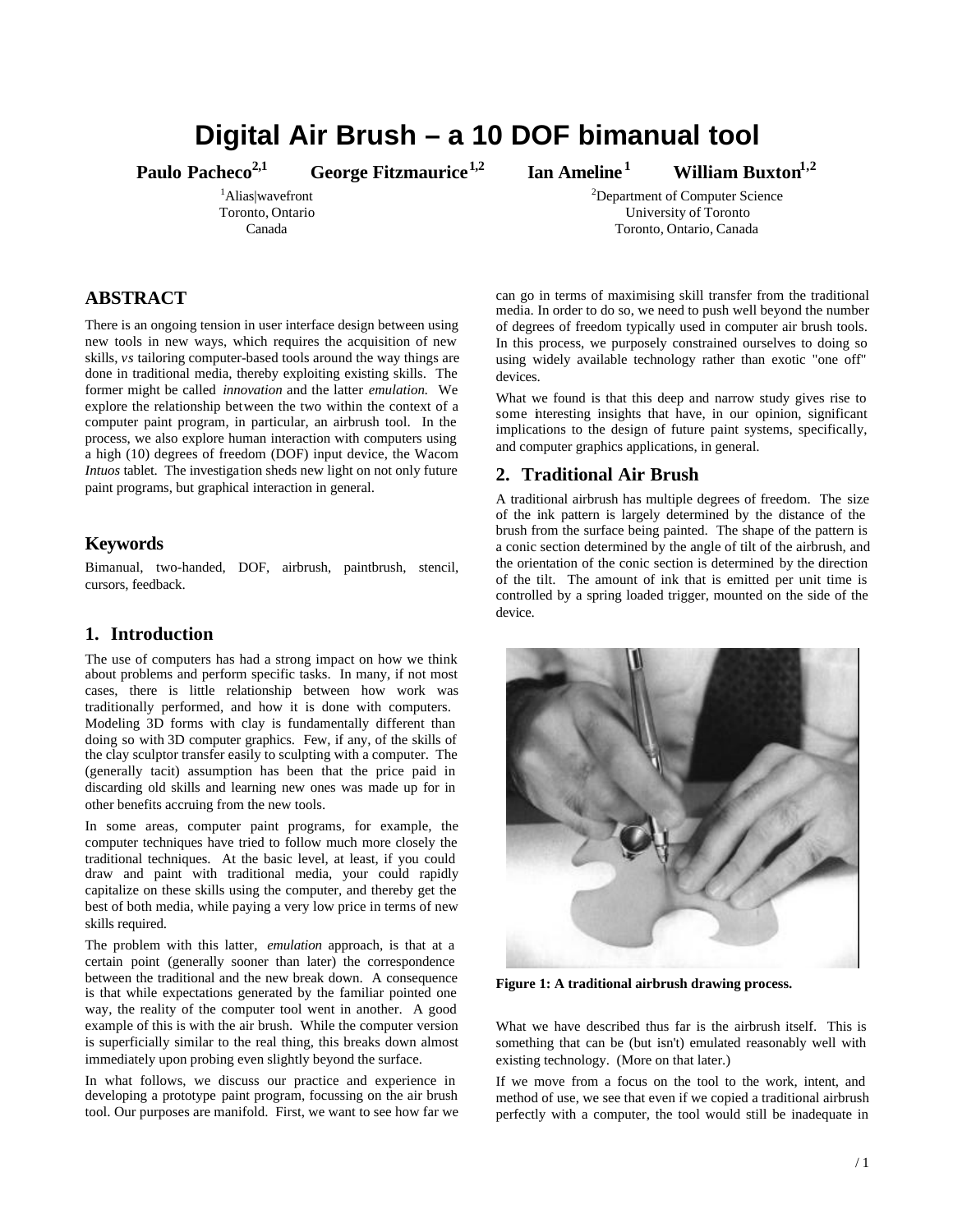comparison with the real thing. The reason for this can be gained by anyone who carefully reads any book on airbrush technique, or simply watches a professional artist at work. What quickly should become clear is that airbrushes are almost never used alone. In almost all cases, they are used in combination with a "frisket" or stencil, which is typically held in the other hand. In fact, the key feature of the vocabulary of an airbrush is a sharp edge on one side, made possible by the frisket, and a soft feathered edge on the other, non-masked side.

Figure 1 shows a traditional airbrush artist also using a piece of cardboard cut to a desired shape as a mask.

#### **3. Conventional Digital Airbrushes**

Digital paint programs have a fairly long history, dating from the late '70s and early '80s. [12]. In many ways they grew in sophistication to the point where they have become standard tools of the graphic artist. However, even today, there is little resemblance between the richness of the digital tool compared to the traditional one, when we look at airbrushes.

In fairness, until recently, this was partly due to the hardware technology available. Affordable generally available pressure sensitive styli are less than 10 years old. Early styli were tethered, affecting usability, and the graphics displays were not capable of handling the large brushes that were associated with airbrush art.

Hence, the fact that digital airbrushes did not much resemble real ones is understandable. Typically they used stylus pressure to control the size and/or the amount of ink, and the ink pattern was some gaussian type distribution. Examples of this generation of digital airbrush are Corel *PhotoPaint* [14] and Adobe *Photoshop* [13].

More recently, tablets have become available that support styli with pressure sensitive tips, wheels on the side that emulate the trigger on a conventional airbrush. They are also able to sense the tilt of the stylus, and even enable the user to control another widget, such as a digital frisket, by simultaneously sensing the position and orientation of a puck on the tablet [11].

*Painter6* from MetaCreations [15] is the first product to attempt to come closer to mimicking traditional technique of airbrushing. They use a conic section for their airbrush, and the side trigger to control inkflow. Nevertheless, the feel is still not smooth, and the tool is still not capable of taking full advantage of the skills of a trained traditional airbrush artist. Foremost, in this regard, is the ability to dynamically change the size of the pattern, and use the airbrush in combination with a frisket or mask.

In this regard, the only product that has supported bimanual airbrushes with movable masks is Alias|Wavefront's *StudioPaint*. However, this product does not take advantage of tilt or conic sections.

None of the tools yet do the job that needs to be done. Yet, one of our arguments is that with the technology available today, this need not be the case.

While providing a brush with real-time responsiveness where that brush is sub-pixel positioned, has variable intensity, size and shape combined with a stencil mask presents a formidable challenge, it can now be done. Several tens of millions of different shapes and intensities of brush images may have to be stored. Even for cursor feedback, several million shapes must be

computed. Providing all this matching real-time requirements, was not an easy task for a personal computer even as recently as some months ago. [Note: This could be accomplished on an SGI Reality Engine as far back as 1993] We are just entering a very particular moment that allows us to put everything together in a reasonably priced package.

#### **4. A Hybrid Digital Airbrush Tool**

In our approach (Figure 2), we propose a combination of two tools: an airbrush and a paintbrush. The idea is to capture as closely as possible the skills and technique of a traditional airbrush, and at the same time, integrate this with other functionality commonly used in combination with it, but not practical to integrate with traditional media.

Without pressure on the tip, we have an airbrush tool, with tilt for the shape, distance being controlled by the puck wheel (size), and ink by the stylus wheel. The airbrush is in effect only when the stylus is used off of the tablet surface, as in the case of traditional media.

However, when the stylus comes into contact with the tablet, its functionality switches to a pressure sensitive "marker" tool, rather than an airbrush. With this, size is controlled by the pressure. Table 1 summarises the functionality of the tool.



**Figure 2: Our proposal. Note that the Stylus is above the Tablet.**

| <b>Tool</b>       | Ink                 | <b>Size</b> | <b>Shape</b> |
|-------------------|---------------------|-------------|--------------|
| Real              | Trigger             | Distance    | Tilt         |
| Traditional       | Tip                 | Tip         | Tilt         |
| Mimic             | Stylus Wheel        | Tip         | Tilt         |
| New ( $Tip = 0$ ) | Stylus Wheel        | Puck Wheel  | Tilt         |
| New (Tip $> 0$ )  | <b>Stylus Wheel</b> | Tip         | Tilt         |

**Table 1: Comparison among several airbrush tool approaches, our purpose and the real airbrush**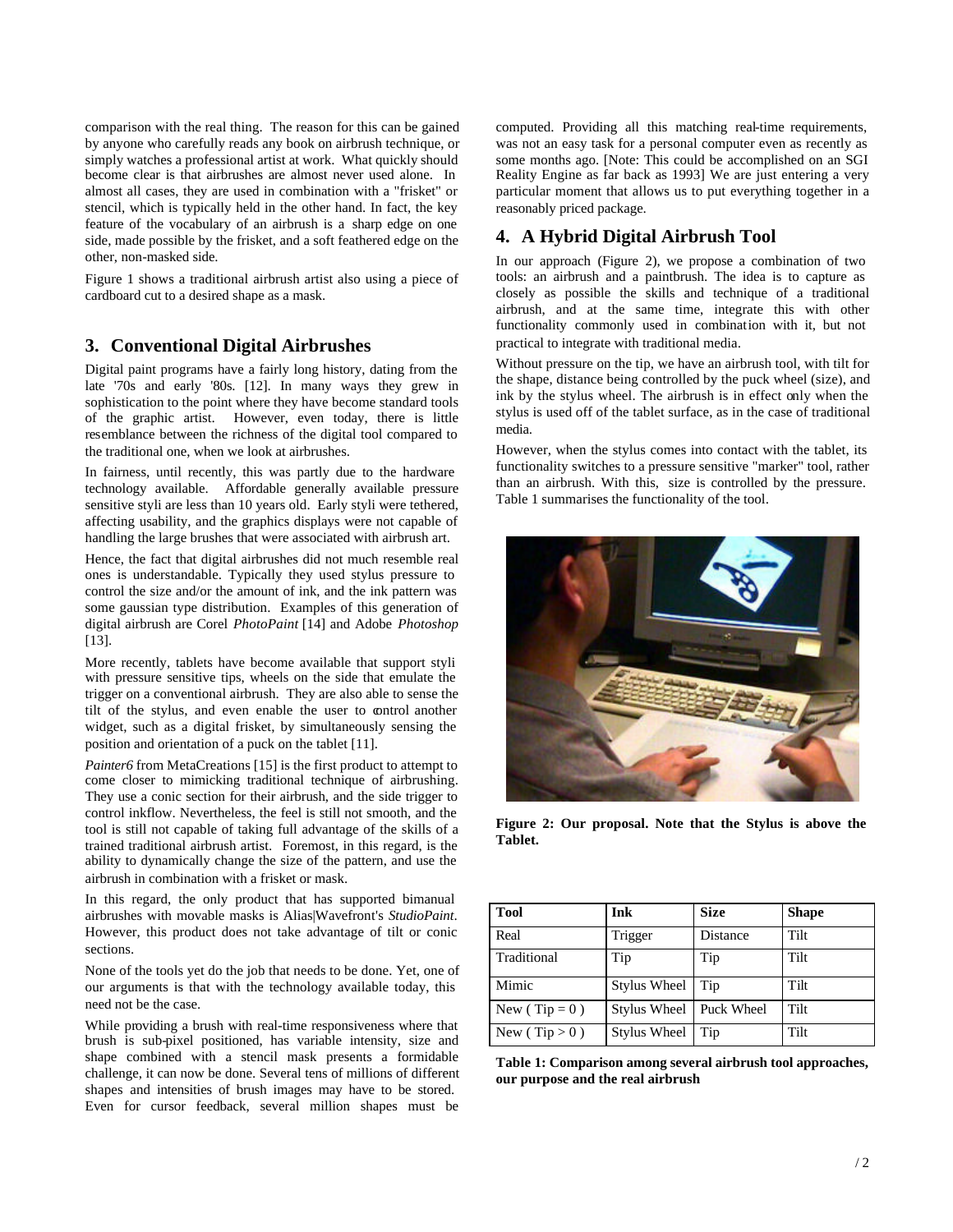Table 2 shows the mapping of the interchangeable analogue input attributes with the tool.

| <b>Tip</b><br><b>State</b> | <b>Attribute</b> | Puck<br>Wheel | <b>Stylus</b><br>Wheel | <b>Stylus</b><br><b>Tip</b> | Puck<br><b>Stylus</b><br><b>Offset</b> | <b>Stylus</b><br><b>Button</b> |
|----------------------------|------------------|---------------|------------------------|-----------------------------|----------------------------------------|--------------------------------|
| $P = 0$                    | <b>Size</b>      |               |                        | 5                           |                                        |                                |
|                            | Ink              |               |                        | 5                           |                                        |                                |
|                            | Zoom             |               |                        | 5                           |                                        |                                |
| P > 0                      | <b>Size</b>      |               |                        |                             |                                        |                                |
|                            | Ink              |               |                        |                             |                                        |                                |
|                            | Zoom             |               |                        |                             |                                        |                                |

**Table 2: Analogue inputs mapping**

#### **5. Degrees of Freedom**

Several works on evaluation of human-computer interaction are available. Since a deeper analysis would be beyond the scope of this paper, we summarize some interesting results obtained by Shumin Zhai [4 ][p101]:

"The physical property of a 6 DOF input device should provide rich proprioceptive feedback so that the user can easily feel her control actions so as to learn the task quickly.

The controller transfer function used in any interaction technique should be compatible with the characteristics of the physical device.

Fine, small muscle groups and joints (i. e. fingers) should be included in the operation of input devices when possible.

Visual display of user actions in relation to target objects should be designed to allow immediate extereoceptive feedback, and the inclusion of semi-transparency well serves this purpose by revealing the depth relationship between a cursor and target objects."

| <b>DOF</b>     | <b>Device</b>                | <b>Action / Control</b>               |  |
|----------------|------------------------------|---------------------------------------|--|
| 2              | Puck Translation $(x / y)$   | Translates Mask / Paper               |  |
| 1              | <b>Puck Rotation</b>         | Rotates Mask / Paper                  |  |
| $\Omega$       | Any Puck Button              | Mask / Paper<br>Toggles<br>action     |  |
|                | Wheel                        | Zoom                                  |  |
|                | Pressure                     | Airbrush distance<br>(shape)<br>size) |  |
|                | Wheel                        | Ink flow                              |  |
| $\mathfrak{D}$ | Tilt $(x / y)$               | Airbrush tilt                         |  |
| $\overline{c}$ | Stylus Translation $(x / y)$ | Airbrush $x / y$ position             |  |

**Table 3: DOF implemented in our application**

In this work, we are extending these concepts to a 10-DOF system (Table 3). As a matter of fact, we are still far from the at least 56- DOF the human body has (considering only bones movements).

The limitation, however, is the connection human - machine, keeping ALL of those DOF's in a conscience level at the same time.

### **6. User Interface**

In the traditional digital airbrush tool, we are only concerned with the position and pressure. In contrast, this tool offers the tilt and the ink flow control. In addition, an actual piece of paper is simulated providing both rotation and translation, as in the real world. A Stencil Mask completes the metaphor.

The graphical interface chosen is made up of the following components:

- Sheet of Paper
- Stencil Mask
- Variable Cursor.

The input control devices are:

- Stylus Pen (Figure 3)
- Six-button Puck (Figure 4)
- Wacom tablet.

Figure 7 shows the basic element output.



**Figure 3: The Stylus Pen and its various eleme nts: the eraser (on top), the tip, on bottom and the wheel, close to the index finger.**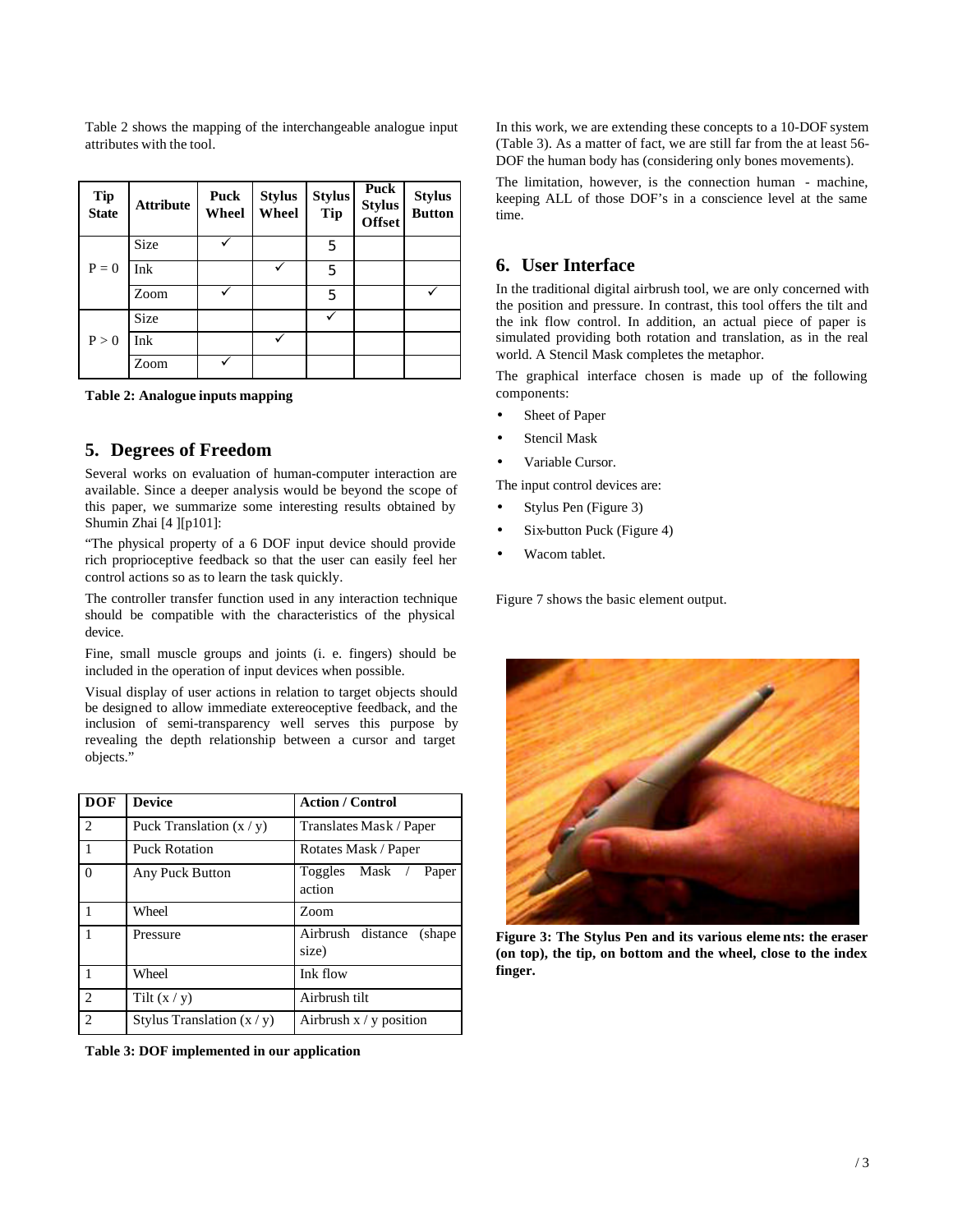

**Figure 4: The Puck - The puck wheel appears in foreground, close to the table where it lies.**

The Paper is the region where the user draws. It has the translation and rotation properties, which are controlled by the Puck when any of its buttons is pressed.

 The Stencil Mask can be any bitmap. As a consequence, it can be any irregular shape, concave or convex, continuous or not. It is the default object controlled by the Puck, when no button is pressed. The puck wheel controls the amount of zoom for both Paper and Stencil Mask.

The Variable Cursor is an important element in the application, since it is responsible for providing the feedback for the dominant-hand (DH). It is basically an ellipse with variable shape and position, which is modeled according to the Stylus Pen position, tilt and pressure.

#### **7. Algorithms**

To implement the various elements mentioned in the previous item, we had to deal with several optimizations.

#### **7.1 Paper**

For the implementation of the real-time translating and rotating paper, two coordinate systems were used.

One fixed in the origin, without rotation or translation, being used only in back buffer, to record information in memory, only. This information is used only when the paper is either rotated or translated.

The other coordinate system is aligned to the actual paper the user sees on the screen. It is used basically to avoid slow memory operations, using as much as possible hardware capabilities, such as the OpenGL display lists.

#### **7.2 Mask**

Since the mask is basically stored in a display list, not being modified during the entire process, it is the fastest component to be displayed. For the stencil operations, only OpenGL blending is being used, instead of its slower stencil buffer.

## **7.3 Strokes and Variable Cursors**

The elliptical strokes for the brushes used for the output are stored previously in OpenGL display lists, being calculated as it is shown in the next section. The same occurs for the cursors, but only the shape is calculated, without ink issues.

It is also interesting to mention that in order not to have a flickering cursor, some copy and draw pixel operations are performed in the front and back buffer.

Some mathematical derivations are presented in Appendix 1.

#### **8. Conclusions**

Despite their long history (in computer terms), digital airbrushes have not yet reached their potential. In order to do so, and in so doing deliver artists tools worthy of their skill, we have to move beyond the individual tools and focus on workflow and skill, not technology. The underlying technology is currently there to deliver worthy tools. What we as computer professionals need to do is apply the same concern with design to our products, as the artists that we ask to use them apply to their output.

#### **9. Future Work**

There are some obvious and practical extensions of this work. First, we would like to increase blending to at least 12 bits per channel to offer an even softer brush edge. In general, we would also like to continue to improve the overall performance of the system. The user interface can also be enhanced in a number of ways such as adding a more sophisticated set of brush-related widgets such as a color palette and allowing the mask and menus to be transparent to reduce interference between the user and the artwork. Lastly, we would like to explore how our techniques would translate to painting in 3D.

#### **10. ACKNOWLEDGMENTS**

The authors would like to thank Azam Khan, Jade Rubick, Gordon Kurtenbach, Ravin Balakrishnan, Stephen Spenceley and Jill Jacob at Alias|wavefront for their comments and assistance to this work. Lastly, we would like to thank Wacom for their encouragements and supplying us with Intuos tablets, pucks and air brushes.

#### **11. REFERENCES**

- [1] Moore, D. S. and McCabe, G. P. Introduction to the Practice of Statistics, Freeman, 1993.
- [2] Foley, J. D., van Dam, A., Feiner, S. K., Hughes, J. F. Computer Graphics: Principles and Practice. Addison Wesley, Reading, MA. 1990.
- [3] Porter, T. and Duff, T. Compositing Digital Images. Proceedings of SIGGRAPH 84, volume 18, pages 253-259, July 1984.
- [4] Zhai, S. Human Performance In Six Degree Of Freedom Input Control. Ph.D. Thesis. University of Toronto. Department of Industrial Engineering. 1995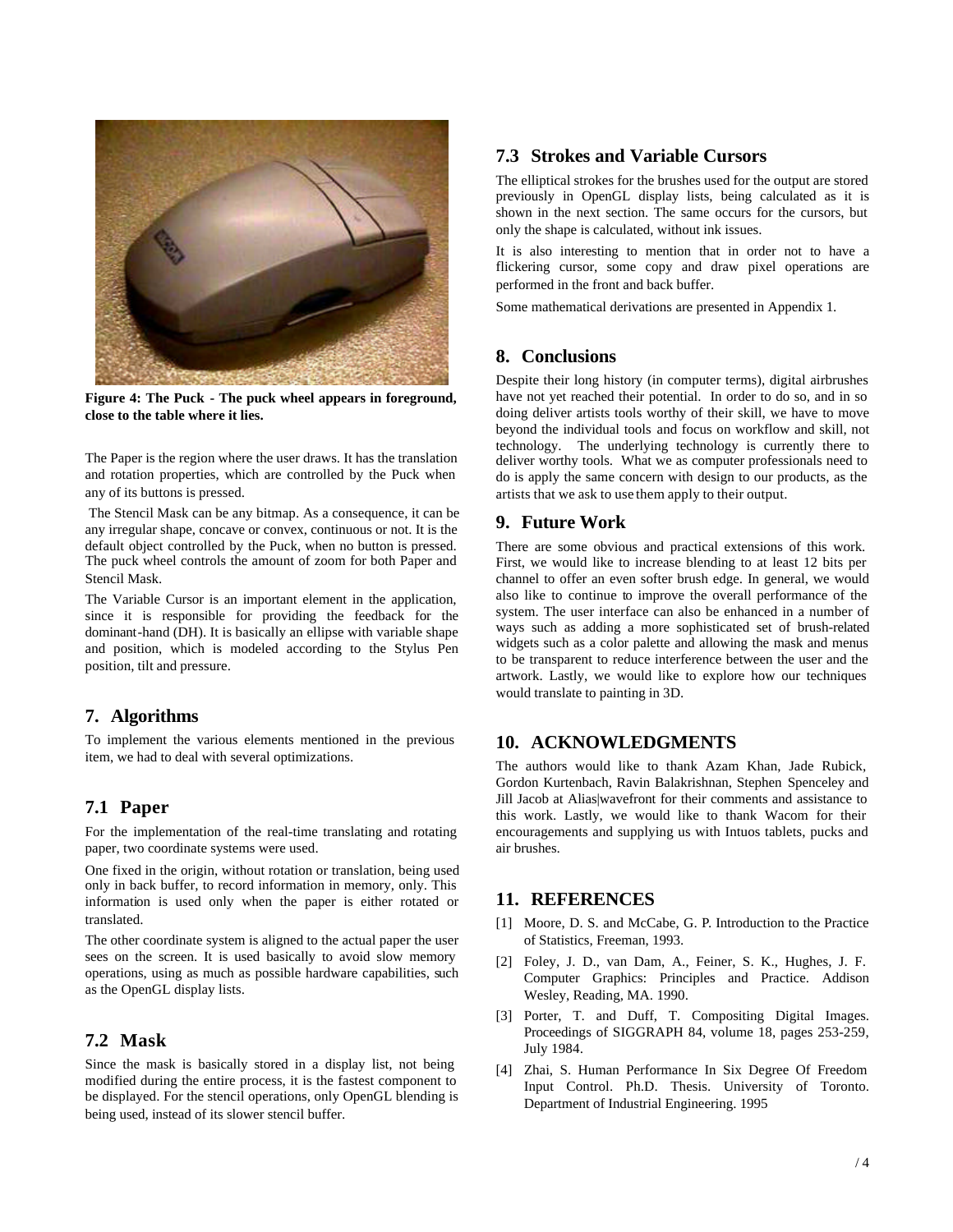- [5] Wright, R S. and Sweet, M. OpenGL Superbible. Waite Group Press. 1996
- [6] Silicon Graphics. OpenGL Reference Manual. Addison Wesley. 1992.
- [7] Neider, J., Davis T., Woo M., OpenGL Programming Guide. Addison Wesley. 1993.
- [8] Kurtenbach G., Fitzmaurice, G., Baudel, T., Buxton, B. The design and evaluation of a GUI Paradigm based on Tablets, Two-hands and Transparency.
- [9] Smith, A.R.. Paint, Tutorial: Computer Graphics, pp. 501- 515 (1982). IEEE Computer Society. Edited by K. S. Booth.
- [10] Maurello, R. S. The Complete Airbrush Book. Wm. Penn Publishing, New York. 1955.
- [11] Wacom: http://www.wacom.com
- [12] Smith, A.R. (1982). Paint. In K. S. Booth (Ed*.). Tutorial: Computer Graphics*. IEEE Computer Society, 501-515.
- [13] Adobe Photoshop: http://www.adobe.com/products/photoshop/main.html
- [14] Corel Photopaint: http://www.corel.com/paint9/index.htm
- [15] MetaCreations Painter6: http://www.metacreations.com/products/painter6/
- [16] Alias|Wavefront StudioPaint: http://www.aw.sgi.com

### **Appendix 1: Stroke derivations**



**Figure 5: Schematic cone, intercepting the plane z=0**

In this section we present some mathematical derivations, part of which was used to implement the brush shapes and feedback cursor.

#### **A.1. Geometry**

Let a cone (Figure 5),

$$
x_0^2 + y_0^2 = [(p - z_0)\tan\alpha]^2
$$
 (1)

where  $\alpha$  is the cone angle, and  $p$  is its axle length

and a plane,

$$
z_0 = 0
$$

in the  $(x_0, y_0, z_0)$  coordinate system.

Rotating the plane clockwise by  $\theta$  degrees and considering a new coordinate system  $(x, y, z)$ , so that the plane equation be

$$
z = 0
$$
 we have  

$$
x = x_0 \cos \theta - z_0 \sin \theta
$$
 (2)

$$
\begin{cases}\ny = y_0 \\
z = x_0 \operatorname{sen} \theta + z_0 \operatorname{cos} \theta\n\end{cases}
$$

and thus,

$$
\begin{cases}\n x_0 = x \cos \theta + z \sin \theta \\
 y_0 = y \\
 z_0 = -x \sin \theta + z \cos \theta\n\end{cases}
$$
\n(3)

Substituting (2) and (3) in (1),  
\n
$$
(x\cos\theta + z\sin\theta)^2 + y^2 = [(p + x\sin\theta - z\cos\theta)\tan\alpha]^2 \longrightarrow x^2(\cos^2\theta - \sin^2\theta\tan^2\alpha) - 2px\sin\theta\tan^2\alpha + y^2 = p^2\tan^2\alpha
$$

Analyzing the cases of  $\theta + \alpha$ , we have three cases:

1) 
$$
\theta + \alpha = 90^{\circ} (Parabola)
$$
  
\n $\theta = 90^{\circ} - \alpha$ , then  
\n $y^2 = 2p\sin \alpha \tan \alpha \left(x + \frac{p}{2\cos \alpha}\right)$ 

2)  $\theta$  +  $\alpha$  < 90° (*Ellipse*)

$$
\frac{\left(x - \frac{p \sin \theta \tan^2 \alpha}{\cos^2 \theta - \sin^2 \theta \tan^2 \alpha}\right)^2}{\frac{p^2 \cos^2 \theta \tan^2 \alpha}{\left(\cos^2 \theta - \sin^2 \theta \tan^2 \alpha\right)^2}} + \frac{y^2}{\frac{p^2 \cos^2 \theta \tan^2 \alpha}{\cos^2 \theta - \sin^2 \theta \tan^2 \alpha}} = 1
$$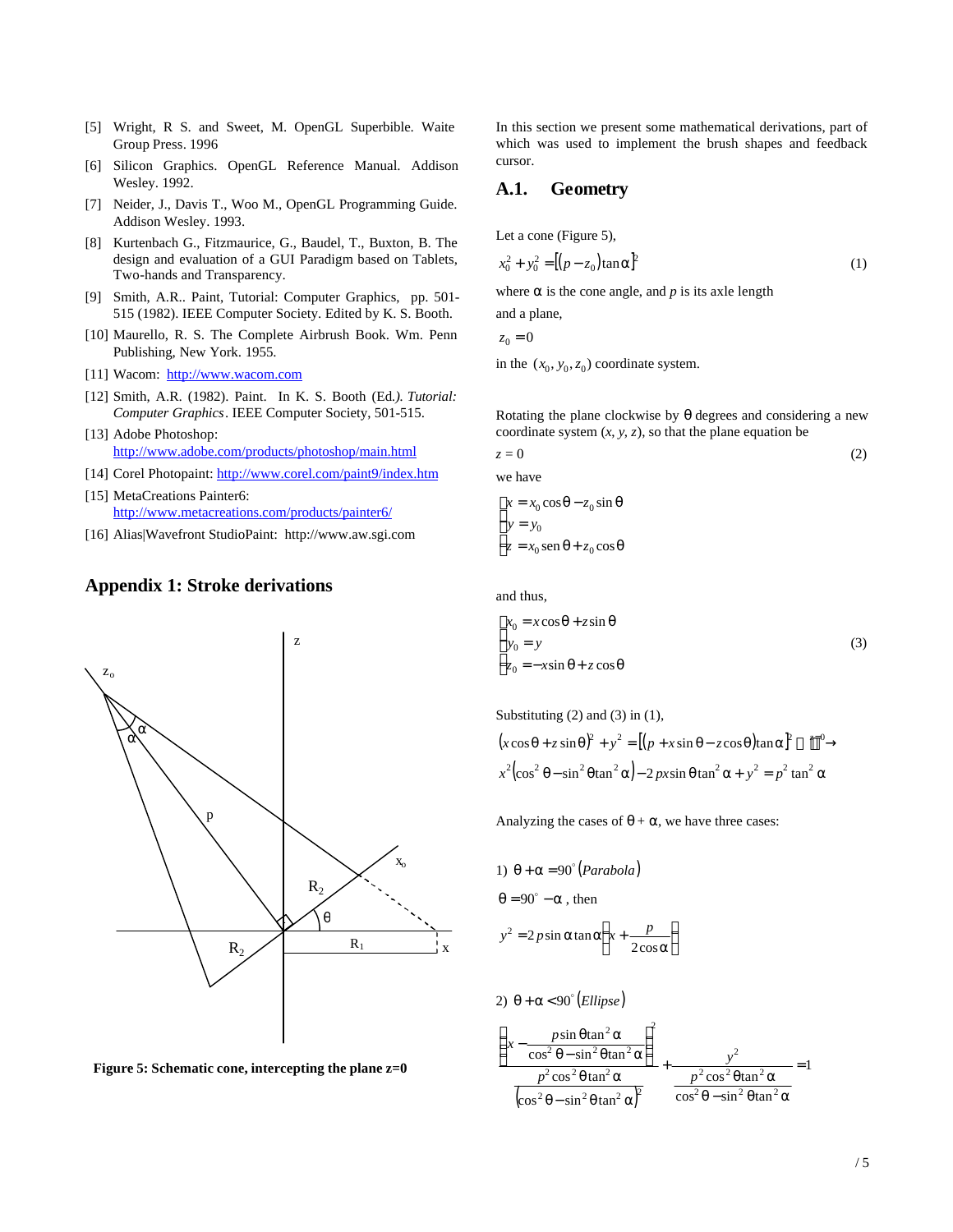Which is an equation of an ellipse, where

| $R_1 = \frac{p\cos\theta\tan\alpha}{\cos^2\theta - \sin^2\theta\tan^2\alpha} = \frac{p\cos\sec\theta\tan\alpha}{1 - \tan^2\theta\tan^2\alpha}$                               |                                                                                                                                                                                              |
|------------------------------------------------------------------------------------------------------------------------------------------------------------------------------|----------------------------------------------------------------------------------------------------------------------------------------------------------------------------------------------|
| $R_2 = \frac{p \cos \theta \tan \alpha}{\sqrt{\cos^2 \theta - \sin^2 \theta \tan^2 \alpha}} = \frac{p \tan \alpha}{\sqrt{1 - \tan^2 \theta \tan^2 \alpha}}$                  |                                                                                                                                                                                              |
| $X_M = \frac{p \sin \theta \tan^2 \alpha}{\cos^2 \theta - \sin^2 \theta \tan^2 \alpha} = \frac{p \tan \theta \cos \sec \theta \tan \alpha}{1 - \tan^2 \theta \tan^2 \alpha}$ |                                                                                                                                                                                              |
| 3) $\theta + \alpha > 90^{\circ}$ (Hyperbola)                                                                                                                                |                                                                                                                                                                                              |
| $\left(x+\frac{p\sin\theta\tan^2\alpha}{\sin^2\theta\tan^2\alpha-\cos^2\theta}\right)^2$                                                                                     |                                                                                                                                                                                              |
|                                                                                                                                                                              | $\frac{p^2 \cos^2 \theta \tan^2 \alpha}{\left(\sin^2 \theta \tan^2 \alpha - \cos^2 \theta\right)^2} - \frac{p^2 \cos^2 \theta \tan^2 \alpha}{\sin^2 \theta \tan^2 \alpha - \cos^2 \theta} =$ |

In this implementation, we considered only the second case, leaving the other cases to be considered for future implementations.

## **A.1.2. Ink**

Since we have already our boundaries limited to a known ellipse shape, now we are able to fill the ellipse. To do this, lets consider Figure 6, through which we will derive the amount of ink for each pixel, taking into account two things:

- The intensity decrements in a manner inversely proportional to the square of the distance from the vertex V of the cone, from where the ink is emitted, in our model, and
- The variation of the ink intensity according to the angle  $\beta$  the pixel has in relation to the axle of the cone, which will be modeled as a Gaussian curve.

The distance *d* from a generic point inside the ellipse curve is:

$$
d^{2} = (p\sin\theta + x_{p})^{2} + (p\cos\theta)^{2} + y_{p}^{2}
$$

And the angle  $\beta$  can be calculated as follows:

$$
x_p^2 + y_p^2 = p^2 + d^2 - 2p \cdot d \cdot \cos \beta
$$
  
\n
$$
\therefore \cos \beta = \frac{p^2 + d^2 - (x_p^2 + y_p^2)}{2p \cdot d}
$$
 (4)

We can, then, consider a Gaussian ink distribution, using the following equation, using the  $\beta$  angle calculated in (4).

$$
f(\beta) = \frac{1}{\sqrt{2\pi\sigma}} e^{-\frac{1}{2}\left(\frac{\beta}{\theta}\right)^2}
$$
 (5)

Then, the final value for the amount of ink, can be given by the following expression:



**Figure 6: Auxiliary scheme to calculate the pixel intensity**  where  $F =$  ellipse focus,  $P =$  pixel,  $d =$  distance between the **Pixel P and the cone vertex V.**

$$
ink = K_0 \frac{f(\beta)}{d^2},
$$

where  $K_0$  is a constant and  $f(\beta)$  is calculated in (5).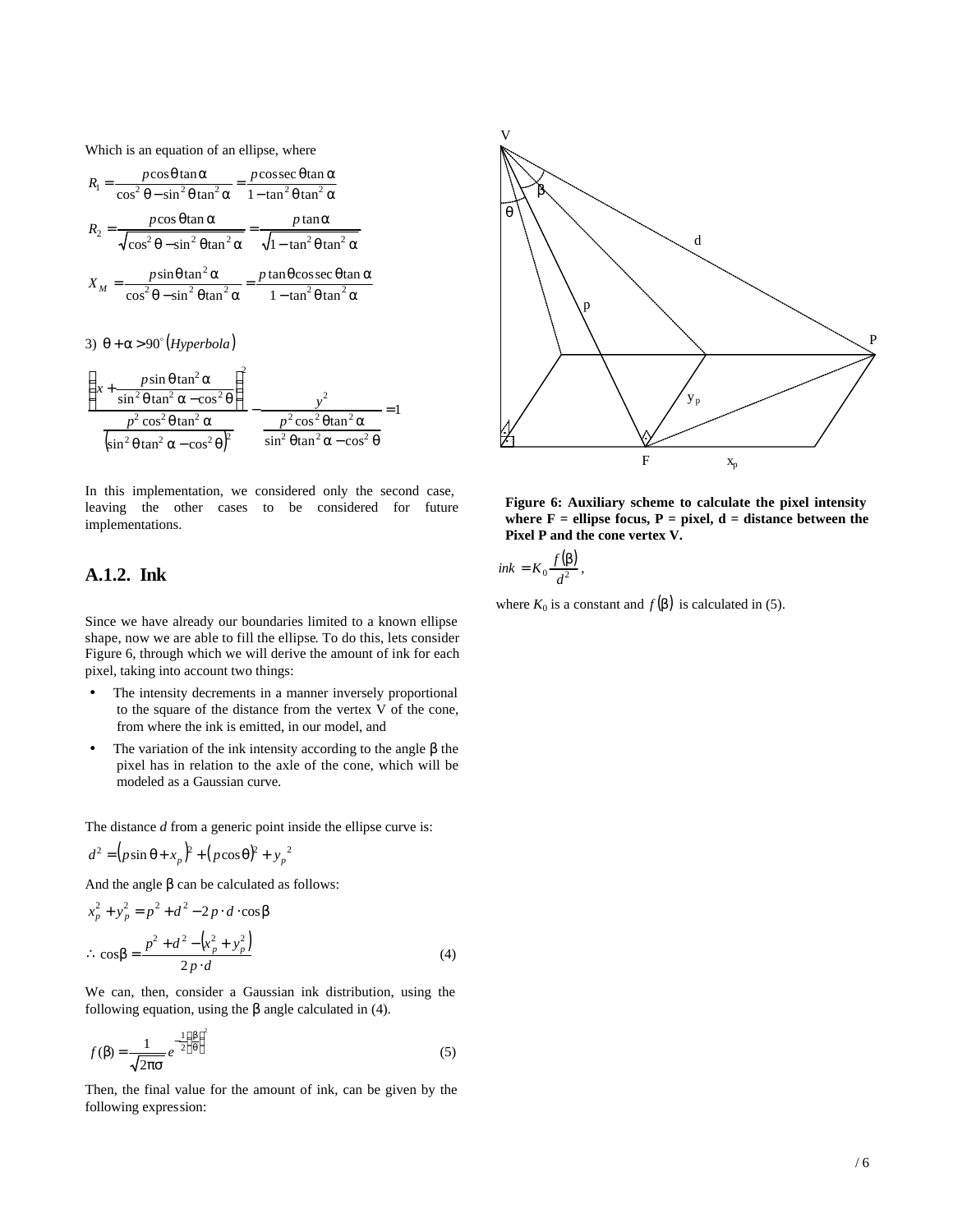

**Figure 7: The basic elements - Paper, Mask and Feedback Cursor**



**Figure 9: Some random drawing exploring our application capabilities**



**Figure 8: Some colour drawing** 



**Figure 10: The same drawing as in Figure 9, with the paper zoomed, rotated and translated.**